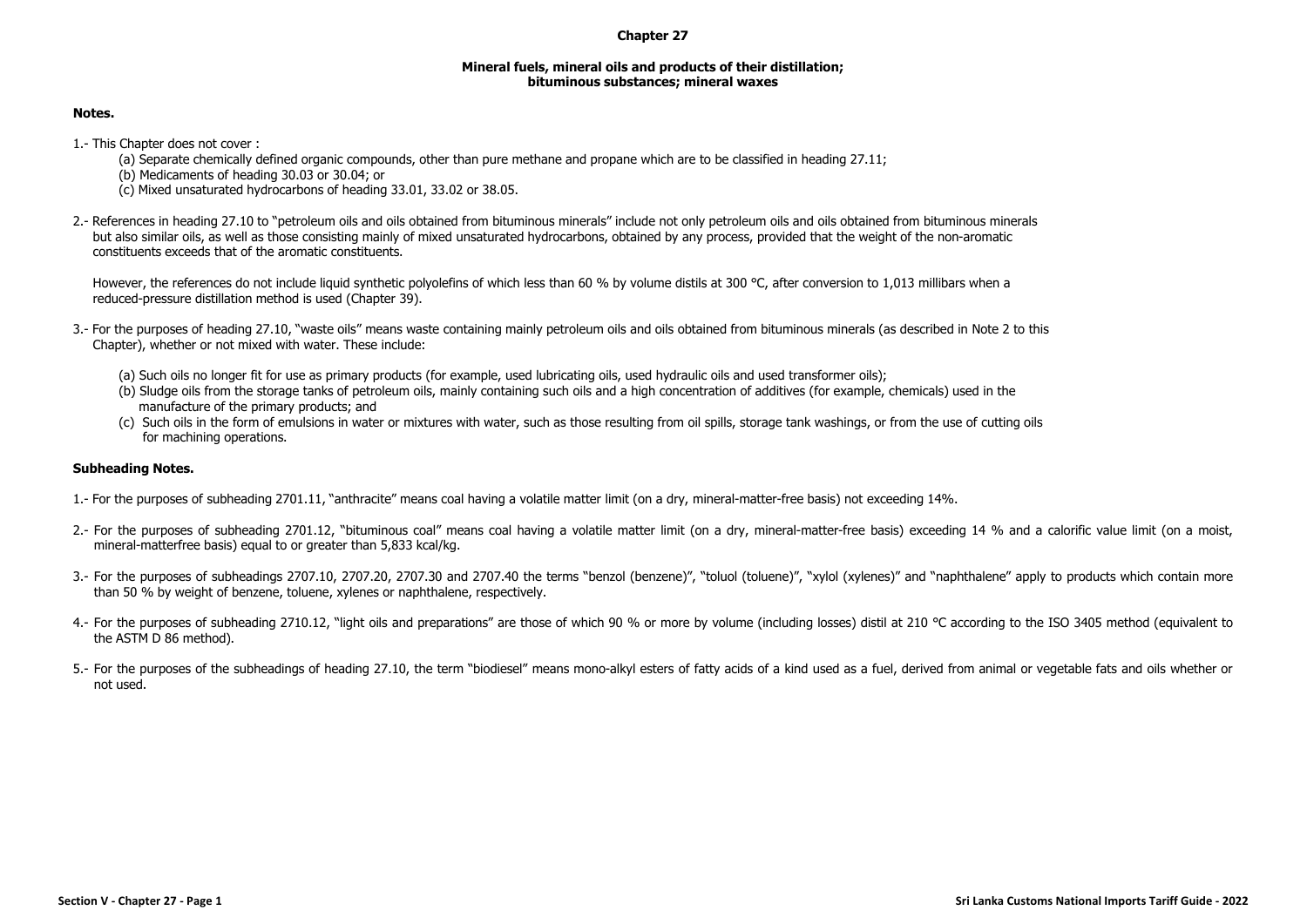| <b>HS Hdg</b> | <b>HS Code</b> |                                                                                                                                                                      |      |                     | <b>Preferential Duty</b> |           |           |           |           |           |           |             |           |           |                    |            |            |      |                          | S.                 |
|---------------|----------------|----------------------------------------------------------------------------------------------------------------------------------------------------------------------|------|---------------------|--------------------------|-----------|-----------|-----------|-----------|-----------|-----------|-------------|-----------|-----------|--------------------|------------|------------|------|--------------------------|--------------------|
|               |                | <b>Description</b>                                                                                                                                                   | Unit | ICL/<br><b>SLSI</b> | <b>AP</b>                | <b>AD</b> | <b>BN</b> | <b>GT</b> | <b>IN</b> | <b>PK</b> | <b>SA</b> | <b>SF</b>   | <b>SD</b> | <b>SG</b> | Gen<br><b>Duty</b> | <b>VAT</b> | <b>PAL</b> | Cess | <b>Excise</b><br>(S.P.D) | $\mathbf{C}$<br>L. |
|               |                |                                                                                                                                                                      |      |                     |                          |           |           |           |           |           |           |             |           |           |                    |            |            |      |                          |                    |
| 27.01         |                | Coal; briquettes, ovoids and similar                                                                                                                                 |      |                     |                          |           |           |           |           |           |           |             |           |           |                    |            |            |      |                          |                    |
|               |                | solid fuels manufactured from coal.                                                                                                                                  |      |                     |                          |           |           |           |           |           |           |             |           |           |                    |            |            |      |                          |                    |
|               |                | Coal, whether or not pulverized, but not<br>agglomerated:                                                                                                            |      |                     |                          |           |           |           |           |           |           |             |           |           |                    |            |            |      |                          |                    |
|               | 2701.11.00     | Anthracite                                                                                                                                                           | kg   |                     | Free                     |           |           |           | Free      | Free      |           | Free        |           | Free      | Free               | 8%         | Ex         |      |                          |                    |
|               | 2701.12.00     | Bituminous coal                                                                                                                                                      | ka   |                     |                          |           |           |           | Free      | Free      |           | Free        |           | Free      | Free               | 8%         | Ex         |      |                          |                    |
|               | 2701.19.00     | Other coal                                                                                                                                                           | kg   |                     |                          |           |           |           | Free      | Free      |           | Free        |           | Free      | Free               | 8%         | Ex         |      |                          |                    |
|               | 2701.20.00     | Briquettes, ovoids and similar solid fuels<br>manufactured from coal                                                                                                 | kg   |                     |                          |           |           |           | Free      | Free      |           | Free        |           | Free      | Free               | 8%         | Ex         |      |                          |                    |
|               |                |                                                                                                                                                                      |      |                     |                          |           |           |           |           |           |           |             |           |           |                    |            |            |      |                          |                    |
| 27.02         |                | Lignite, whether or not agglomerated,<br>excluding jet.                                                                                                              |      |                     |                          |           |           |           |           |           |           |             |           |           |                    |            |            |      |                          |                    |
|               |                |                                                                                                                                                                      |      |                     |                          |           |           |           |           |           |           |             |           |           |                    |            |            |      |                          |                    |
|               | 2702.10.00     | Lignite, whether or not pulverized, but not<br>agglomerated                                                                                                          | kg   |                     |                          |           |           |           | Free      | Free      |           | Free        | Free      | Free      | Free               | 8%         | 10.0%      |      |                          |                    |
|               | 2702.20.00     | Agglomerated lignite                                                                                                                                                 | kg   |                     |                          |           |           |           | Free      | Free      |           | Free        | Free      | Free      | Free               | 8%         | 10.0%      |      |                          |                    |
|               |                |                                                                                                                                                                      |      |                     |                          |           |           |           |           |           |           |             |           |           |                    |            |            |      |                          |                    |
| 27.03         | 2703.00.00     | Peat (including peat litter), whether or<br>not agglomerated.                                                                                                        | kg   |                     |                          |           |           |           | Free      | Free      |           | <b>Free</b> | Free      | Free      | Free               | Ex         | 10.0%      |      |                          |                    |
|               |                |                                                                                                                                                                      |      |                     |                          |           |           |           |           |           |           |             |           |           |                    |            |            |      |                          |                    |
| 27.04         | 2704.00.00     | Coke and semi-coke of coal, of lignite or<br>of peat, whether or not agglomerated;<br>retort carbon.                                                                 | kg   |                     |                          |           |           |           | Free      | Free      |           | Free        | Free      | Free      | Free               | 8%         | 10.0%      |      |                          |                    |
|               |                |                                                                                                                                                                      |      |                     |                          |           |           |           |           |           |           |             |           |           |                    |            |            |      |                          |                    |
| 27.05         | 2705.00.00     | Coal gas, water gas, producer gas and<br>similar gases, other than petroleum<br>gases and other gaseous hydrocarbons.                                                | kg   |                     |                          |           |           |           | Free      | Free      |           | Free        | Free      | Free      | Free               | 8%         | Ex         |      |                          |                    |
|               |                |                                                                                                                                                                      |      |                     |                          |           |           |           |           |           |           |             |           |           |                    |            |            |      |                          |                    |
| 27.06         | 2706.00.00     | Tar distilled from coal, from lignite or<br>from peat, and other mineral tars,<br>whether or not dehydrated or partially<br>distilled, including reconstituted tars. | kg   |                     |                          |           |           |           | Free      | Free      |           | Free        | Free      | Free      | Free               | 8%         | 10.0%      |      |                          |                    |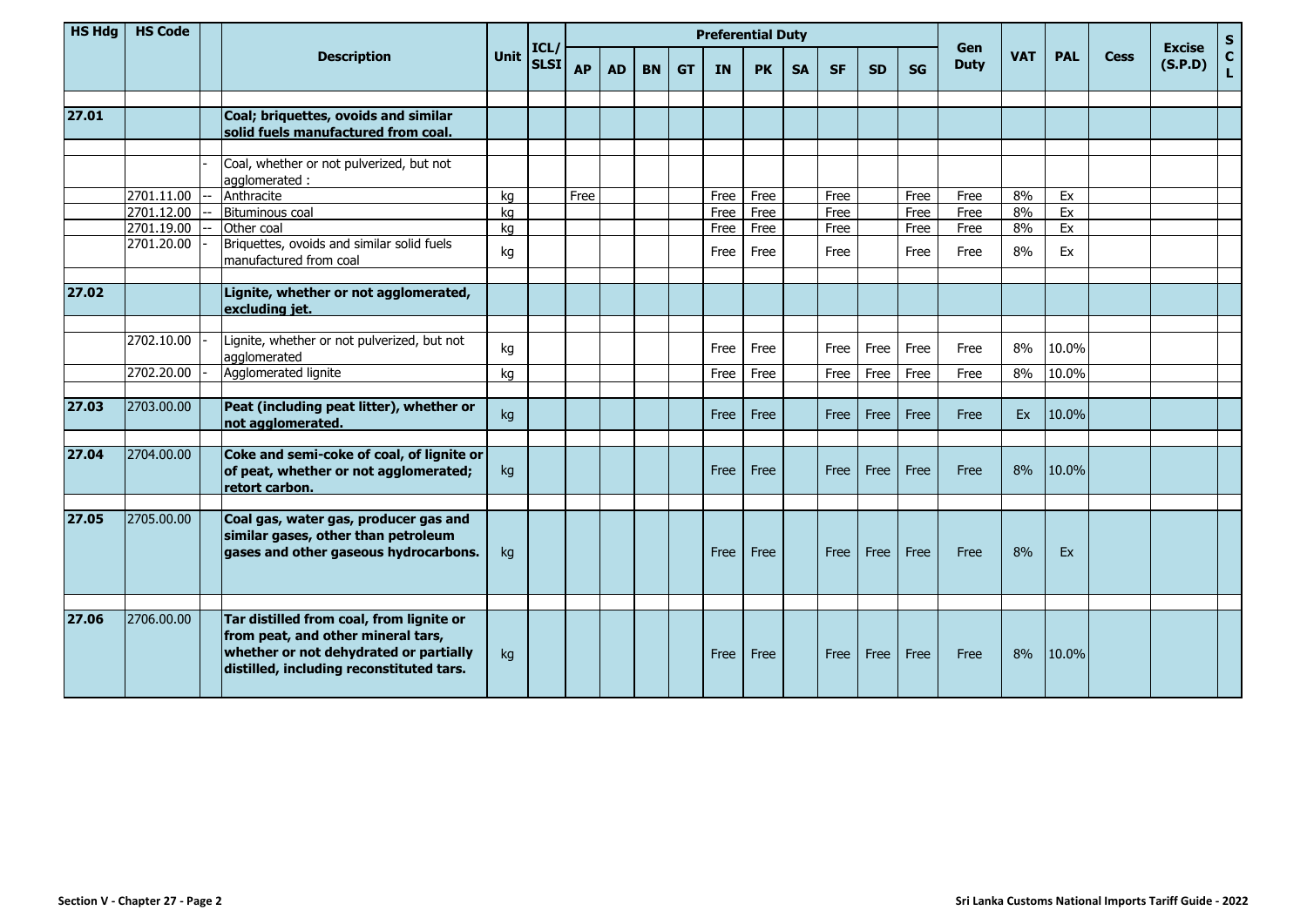| <b>HS Hdg</b> | <b>HS Code</b> |                                                                                                                                                                                                        |      |                     | <b>Preferential Duty</b> |           |           |           |           |           |           |           |           |           |                                  |    |            |             |                          | $\mathbf{s}$       |
|---------------|----------------|--------------------------------------------------------------------------------------------------------------------------------------------------------------------------------------------------------|------|---------------------|--------------------------|-----------|-----------|-----------|-----------|-----------|-----------|-----------|-----------|-----------|----------------------------------|----|------------|-------------|--------------------------|--------------------|
|               |                | <b>Description</b>                                                                                                                                                                                     | Unit | ICL/<br><b>SLSI</b> | <b>AP</b>                | <b>AD</b> | <b>BN</b> | <b>GT</b> | <b>IN</b> | <b>PK</b> | <b>SA</b> | <b>SF</b> | <b>SD</b> | <b>SG</b> | Gen<br><b>VAT</b><br><b>Duty</b> |    | <b>PAL</b> | <b>Cess</b> | <b>Excise</b><br>(S.P.D) | $\mathbf{c}$<br>Ĺ. |
| 27.07         |                | Oils and other products of the<br>distillation of high temperature coal tar;<br>similar products in which the weight of<br>the aromatic constituents exceeds that<br>of the non-aromatic constituents. |      |                     |                          |           |           |           |           |           |           |           |           |           |                                  |    |            |             |                          |                    |
|               | 2707.10.00     | Benzol (benzene)                                                                                                                                                                                       | kg   |                     |                          |           |           |           | Free      | Free      |           | Free      | Free      | Free      | Free                             | 8% | 10.0%      |             |                          |                    |
|               | 2707.20.00     | Toluol (toluene)                                                                                                                                                                                       | kg   |                     |                          |           |           |           | Free      | Free      |           | Free      | Free      | Free      | Free                             | 8% | Ex         |             |                          |                    |
|               | 2707.30.00     | Xylol (xylenes)                                                                                                                                                                                        | kg   |                     |                          |           |           |           | Free      | Free      |           | Free      | Free      | Free      | Free                             | 8% | 10.0%      |             |                          |                    |
|               | 2707.40.00     | Naphthalene                                                                                                                                                                                            | kg   |                     |                          |           |           |           | Free      | Free      |           | Free      | Free      | Free      | Free                             | 8% | 10.0%      |             |                          |                    |
|               | 2707.50.00     | Other aromatic hydrocarbon mixtures of<br>which 65% or more by volume (including<br>losses) distils at 250°C by the ISO 3405<br>method (equivalent to the ASTM D86<br>method)                          | kg   |                     |                          |           |           |           | Free      | Free      |           | Free      | Free      | Free      | Free                             | 8% | 10.0%      |             |                          |                    |
|               |                | Other:                                                                                                                                                                                                 |      |                     |                          |           |           |           |           |           |           |           |           |           |                                  |    |            |             |                          |                    |
|               | 2707.91.00     | Creosote oils                                                                                                                                                                                          | kg   |                     |                          |           |           |           | Free      | Free      |           | Free      | Free      | Free      | Free                             | 8% | 10.0%      |             |                          |                    |
|               | 2707.99.00     | Other                                                                                                                                                                                                  | kg   |                     |                          |           |           |           | Free      | Free      |           | Free      | Free      | Free      | Free                             | 8% | 10.0%      |             |                          |                    |
| 27.08         |                | Pitch and pitch coke, obtained from coal<br>tar or from other mineral tars.                                                                                                                            |      |                     |                          |           |           |           |           |           |           |           |           |           |                                  |    |            |             |                          |                    |
|               |                |                                                                                                                                                                                                        |      |                     |                          |           |           |           |           |           |           |           |           |           |                                  |    |            |             |                          |                    |
|               | 2708.10.00     | Pitch                                                                                                                                                                                                  | kg   |                     |                          |           |           |           | Free      | Free      |           | Free      | Free      | Free      | Free                             | 8% | Ex         |             |                          |                    |
|               | 2708.20.00     | Pitch coke                                                                                                                                                                                             | kg   |                     |                          |           |           |           | Free      | Free      |           | Free      | Free      | Free      | Free                             | 8% | 10.0%      |             |                          |                    |
| 27.09         | 2709.00        | Petroleum oils and oils obtained from<br>bituminous minerals, crude :                                                                                                                                  |      |                     |                          |           |           |           |           |           |           |           |           |           |                                  |    |            |             |                          |                    |
|               | 2709.00.10     | Petroleum oils                                                                                                                                                                                         | kg   |                     |                          |           |           |           |           | Free      |           | Free      | Free      | Free      | Free                             | Ex | 2.5%       |             |                          |                    |
|               | 2709.00.90     | Other                                                                                                                                                                                                  | kg   |                     |                          |           |           |           |           | Free      |           | Free      | Free      | Free      | Free                             | 8% | 10.0%      |             |                          |                    |
|               |                |                                                                                                                                                                                                        |      |                     |                          |           |           |           |           |           |           |           |           |           |                                  |    |            |             |                          |                    |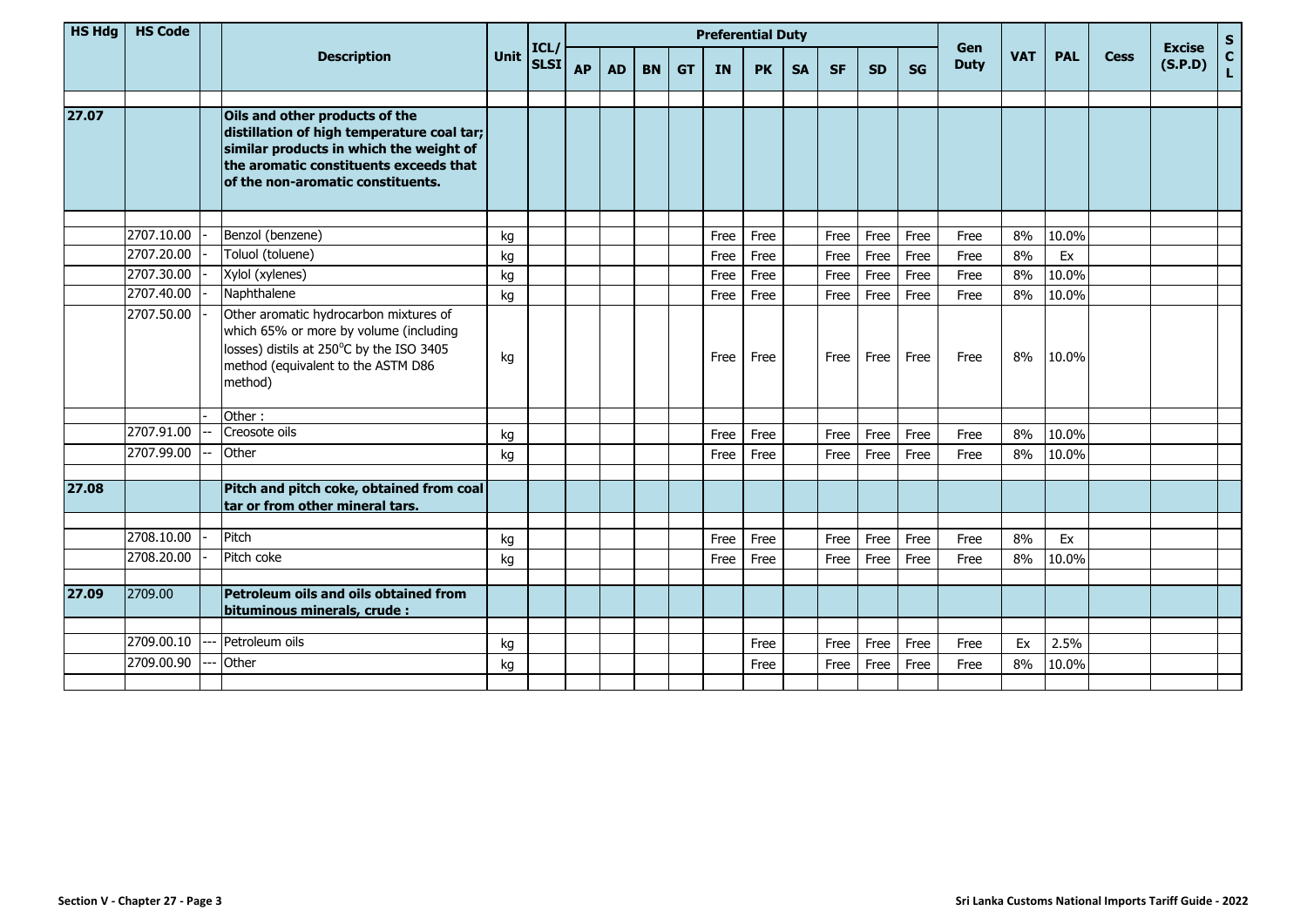| <b>HS Hdg</b> | <b>HS Code</b> |       |                                                                                                                                                                                                                                                                                                                                                                                            |      |              |           |           |           | <b>Preferential Duty</b> |    |           |           |           | Gen       |           |                    |            | <b>Excise</b> | $\mathsf{s}$ |                    |                    |
|---------------|----------------|-------|--------------------------------------------------------------------------------------------------------------------------------------------------------------------------------------------------------------------------------------------------------------------------------------------------------------------------------------------------------------------------------------------|------|--------------|-----------|-----------|-----------|--------------------------|----|-----------|-----------|-----------|-----------|-----------|--------------------|------------|---------------|--------------|--------------------|--------------------|
|               |                |       | <b>Description</b>                                                                                                                                                                                                                                                                                                                                                                         | Unit | ICL/<br>SLSI | <b>AP</b> | <b>AD</b> | <b>BN</b> | <b>GT</b>                | IN | <b>PK</b> | <b>SA</b> | <b>SF</b> | <b>SD</b> | <b>SG</b> | <b>Duty</b>        | <b>VAT</b> | <b>PAL</b>    | <b>Cess</b>  | (S.P.D)            | $\mathbf{C}$<br>L. |
| 27.10         |                |       | Petroleum oils and oils obtained from<br>bituminous minerals, other than crude;<br>preparations not elsewhere specified or<br>included, containing by weight 70% or<br>more of petroleum oils or of oils<br>obtained from bituminous minerals,<br>these oils being the basic constituents<br>of the preparations; waste oils.                                                              |      |              |           |           |           |                          |    |           |           |           |           |           |                    |            |               |              |                    |                    |
|               |                |       | Petroleum oils and oils obtained from<br>bituminous minerals (other than crude) and<br>preparations not elsewhere specified or<br>included, containing by weight 70 % or more<br>of petroleum oils or of oils obtained from<br>bituminous minerals, these oils being the<br>basic constituents of the preparations, other<br>than those containing biodiesel and other<br>than waste oils: |      |              |           |           |           |                          |    |           |           |           |           |           |                    |            |               |              |                    |                    |
|               | 2710.12        |       | Light oils and preparations :                                                                                                                                                                                                                                                                                                                                                              |      |              |           |           |           |                          |    |           |           |           |           |           |                    |            |               |              |                    |                    |
|               | 2710.12.10     |       | Aviation spirit                                                                                                                                                                                                                                                                                                                                                                            | kg   |              |           |           |           |                          |    |           |           |           |           | Free      | Free               | Ex         | Ex            |              |                    |                    |
|               |                |       | Petrol:                                                                                                                                                                                                                                                                                                                                                                                    |      |              |           |           |           |                          |    |           |           |           |           |           |                    |            |               |              |                    |                    |
|               | 2710.12.21     |       | -- Petrol having Octane number of 92                                                                                                                                                                                                                                                                                                                                                       | kg   | L            |           |           |           |                          |    |           |           |           |           |           | $Rs.50/=$<br>per l | Ex         | 7.5%          |              | $Rs.27/=$<br>per l |                    |
|               | 2710.12.22     |       | --- Petrol having Octane number of 95                                                                                                                                                                                                                                                                                                                                                      | kg   | L            |           |           |           |                          |    |           |           |           |           |           | $Rs.50/=$<br>per l | Ex         | 7.5%          |              | $Rs.27/=$<br>per l |                    |
|               | 2710.12.29     |       | --- Other                                                                                                                                                                                                                                                                                                                                                                                  | kg   |              |           |           |           |                          |    |           |           |           |           |           | $Rs.50/=$<br>per l | Ex         | 7.5%          |              | $Rs.27/=$<br>per l |                    |
|               | 2710.12.30     |       | Motor spirit other than petrol                                                                                                                                                                                                                                                                                                                                                             | kg   |              |           |           |           |                          |    |           |           |           |           | Free      | Free               | 8%         | 7.5%          |              |                    |                    |
|               | 2710.12.40     |       | Spirit type jet fuel                                                                                                                                                                                                                                                                                                                                                                       | kg   |              |           |           |           |                          |    |           |           |           |           | Free      | Free               | Ex         | 7.5%          |              |                    |                    |
|               | 2710.12.90     | $---$ | Other                                                                                                                                                                                                                                                                                                                                                                                      | kg   |              |           |           |           |                          |    |           |           |           |           |           | 15%                | 8%         | 7.5%          |              |                    |                    |
|               | 2710.19        |       | Other:                                                                                                                                                                                                                                                                                                                                                                                     |      |              |           |           |           |                          |    |           |           |           |           |           |                    |            |               |              |                    |                    |
|               | 2710.19.10     |       | Kerosene other than kerosene type jet fuel                                                                                                                                                                                                                                                                                                                                                 | kg   | L            |           |           |           |                          |    |           |           |           |           | Free      | Free               | Ex         | Ex            |              |                    |                    |
|               | 2710.19.20     |       | Kerosene type jet fuel                                                                                                                                                                                                                                                                                                                                                                     | kg   |              |           |           |           |                          |    |           |           |           |           | Free      | Free               | Ex         | Ex            |              |                    |                    |
|               | 2710.19.30     |       | Other medium oils and preparations                                                                                                                                                                                                                                                                                                                                                         | kg   |              |           |           |           |                          |    |           |           |           |           |           | 15%                | 8%         | 7.5%          |              |                    |                    |
|               |                |       | Gas oil / Diesel:                                                                                                                                                                                                                                                                                                                                                                          |      |              |           |           |           |                          |    |           |           |           |           |           |                    |            |               |              |                    |                    |
|               | 2710.19.41     |       | Super Diesel that contains sulphur not<br>exceeding 10 mg/kg (ppm)                                                                                                                                                                                                                                                                                                                         | kg   | L.           |           |           |           |                          |    |           |           |           |           |           | $Rs.25/=$<br>per l | Ex         | 7.5%          |              | $Rs.13/=$<br>per l |                    |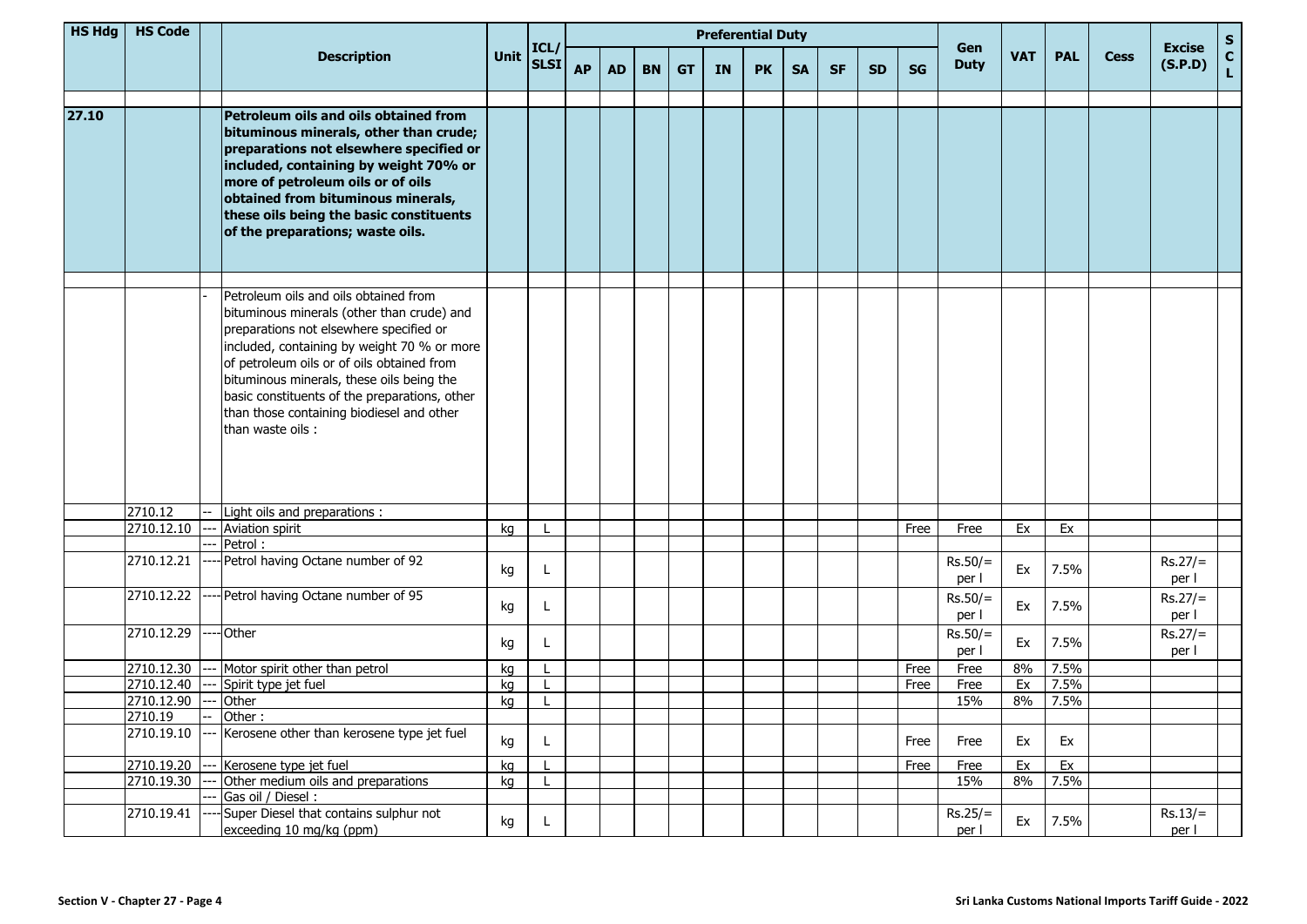| <b>HS Hdg</b> | <b>HS Code</b> |     |                                                                                                                                                                                                                                                                                                                                                                    |      |                     |           | <b>Preferential Duty</b> |           |           |           |           |           |           |           |           |                                |            |            |                               |                          |                    |
|---------------|----------------|-----|--------------------------------------------------------------------------------------------------------------------------------------------------------------------------------------------------------------------------------------------------------------------------------------------------------------------------------------------------------------------|------|---------------------|-----------|--------------------------|-----------|-----------|-----------|-----------|-----------|-----------|-----------|-----------|--------------------------------|------------|------------|-------------------------------|--------------------------|--------------------|
|               |                |     | <b>Description</b>                                                                                                                                                                                                                                                                                                                                                 | Unit | ICL/<br><b>SLSI</b> | <b>AP</b> | <b>AD</b>                | <b>BN</b> | <b>GT</b> | <b>IN</b> | <b>PK</b> | <b>SA</b> | <b>SF</b> | <b>SD</b> | <b>SG</b> | Gen<br><b>Duty</b>             | <b>VAT</b> | <b>PAL</b> | <b>Cess</b>                   | <b>Excise</b><br>(S.P.D) | $\frac{s}{c}$<br>L |
|               | 2710.19.42     |     | Other Diesel that contains sulphur exceeding<br>10 mg/kg (ppm) but not exceeding 500mg/<br>kg (ppm)                                                                                                                                                                                                                                                                | kg   |                     |           |                          |           |           |           |           |           |           |           |           | $Rs.25/=$<br>per I             | Ex         | 7.5%       |                               | $Rs.6/=per$              |                    |
|               | 2710.19.49     |     | Other                                                                                                                                                                                                                                                                                                                                                              | kg   | L                   |           |                          |           |           |           |           |           |           |           |           | $Rs.25/=$<br>per l             | Ex         | 7.5%       |                               | $Rs.13/=$<br>per l       |                    |
|               | 2710.19.50     |     | Narrow boiling range oils of distillation range<br>not exceeding a span of 500 C and the flash<br>point above 70 °C                                                                                                                                                                                                                                                | kg   |                     |           |                          |           |           |           |           |           |           |           | Free      | Free                           | 8%         | 7.5%       |                               |                          |                    |
|               | 2710.19.60     |     | Fuel oil                                                                                                                                                                                                                                                                                                                                                           | kg   |                     |           |                          |           |           |           |           |           |           |           | Free      | Free                           | Ex         | 7.5%       |                               |                          |                    |
|               | 2710.19.70     |     | Lubricating oils (Base-oils) for the preparation<br>of lubricants                                                                                                                                                                                                                                                                                                  | kg   |                     |           |                          |           |           |           |           |           |           |           |           | 15% or<br>$Rs. 23/=$<br>per kg | 8%         | 10.0%      | 21% or<br>$Rs.32/=$<br>per kg |                          |                    |
|               | 2710.19.80     | --- | Lubricants                                                                                                                                                                                                                                                                                                                                                         | kg   |                     |           |                          |           |           |           |           |           |           |           |           | 15% or<br>$Rs. 26/=$<br>per kg | 8%         | 10.0%      | 30% or<br>$Rs.54/=$<br>per kg |                          |                    |
|               | 2710.19.90     |     | Other                                                                                                                                                                                                                                                                                                                                                              | kq   |                     |           |                          |           |           |           |           |           |           |           |           | 15%                            | 8%         | 7.5%       |                               |                          |                    |
|               | 2710.20.00     |     | Petroleum oils and oils obtained from<br>bituminous minerals (other than crude) and<br>preparations not elsewhere specified or<br>included, containing by weight 70 % or more<br>of petroleum oils or of oils obtained from<br>bituminous minerals, these oils being the<br>basic constituents of the preparations,<br>containing biodiesel, other than waste oils | kg   |                     |           |                          |           |           |           |           |           |           |           |           | $Rs.15/=$<br>per l             | 8%         | 7.5%       |                               |                          |                    |
|               | 2710.91.00     |     | Waste oils:<br>Containing polychlorinated biphenyls (PCBs),<br>polychlorinated terphenyls (PCTs) or<br>polybrominated biphenyls (PBBs)                                                                                                                                                                                                                             | kg   | B                   |           |                          |           |           |           |           |           |           | 4.5%      |           | 15%                            | 8%         | Ex         |                               |                          |                    |
|               | 2710.99.00     |     | Other                                                                                                                                                                                                                                                                                                                                                              | kg   |                     |           |                          |           |           |           |           |           |           |           |           | 15%                            | 8%         | 7.5%       |                               |                          |                    |
|               |                |     |                                                                                                                                                                                                                                                                                                                                                                    |      |                     |           |                          |           |           |           |           |           |           |           |           |                                |            |            |                               |                          |                    |
| 27.11         |                |     | Petroleum gases and other gaseous<br>hydrocarbons.                                                                                                                                                                                                                                                                                                                 |      |                     |           |                          |           |           |           |           |           |           |           |           |                                |            |            |                               |                          |                    |
|               |                |     | Liquefied:                                                                                                                                                                                                                                                                                                                                                         |      |                     |           |                          |           |           |           |           |           |           |           |           |                                |            |            |                               |                          |                    |
|               | 2711.11.00     |     | Natural gas                                                                                                                                                                                                                                                                                                                                                        | kg   |                     |           |                          |           |           |           | Free      |           |           | Free      | Free      | Free                           | 8%         | 10.0%      |                               |                          |                    |
|               | 2711.12.00     |     | Propane                                                                                                                                                                                                                                                                                                                                                            | kg   |                     |           |                          |           |           |           | Free      |           | Free      |           | Free      | Free                           | Ex         | Ex         |                               |                          |                    |
|               | 2711.13.00     |     | <b>Butanes</b>                                                                                                                                                                                                                                                                                                                                                     | kq   |                     |           |                          |           |           |           | Free      |           | Free      |           | Free      | Free                           | Ex         | 10.0%      |                               |                          |                    |
|               | 2711.14.00     |     | Ethylene, propylene, butylene and butadiene                                                                                                                                                                                                                                                                                                                        | kg   | L                   |           |                          |           |           |           | Free      |           |           | Free      | Free      | Free                           | 8%         | 10.0%      |                               |                          |                    |
|               | 2711.19        |     | Other:                                                                                                                                                                                                                                                                                                                                                             |      |                     |           |                          |           |           |           |           |           |           |           |           |                                |            |            |                               |                          |                    |
|               | 2711.19.10     | --- | Liquefied Petroleum Gas                                                                                                                                                                                                                                                                                                                                            | kg   | L/S                 |           |                          |           |           |           | Free      |           |           |           | Free Free | Free                           | Ex         | 7.5%       |                               |                          |                    |